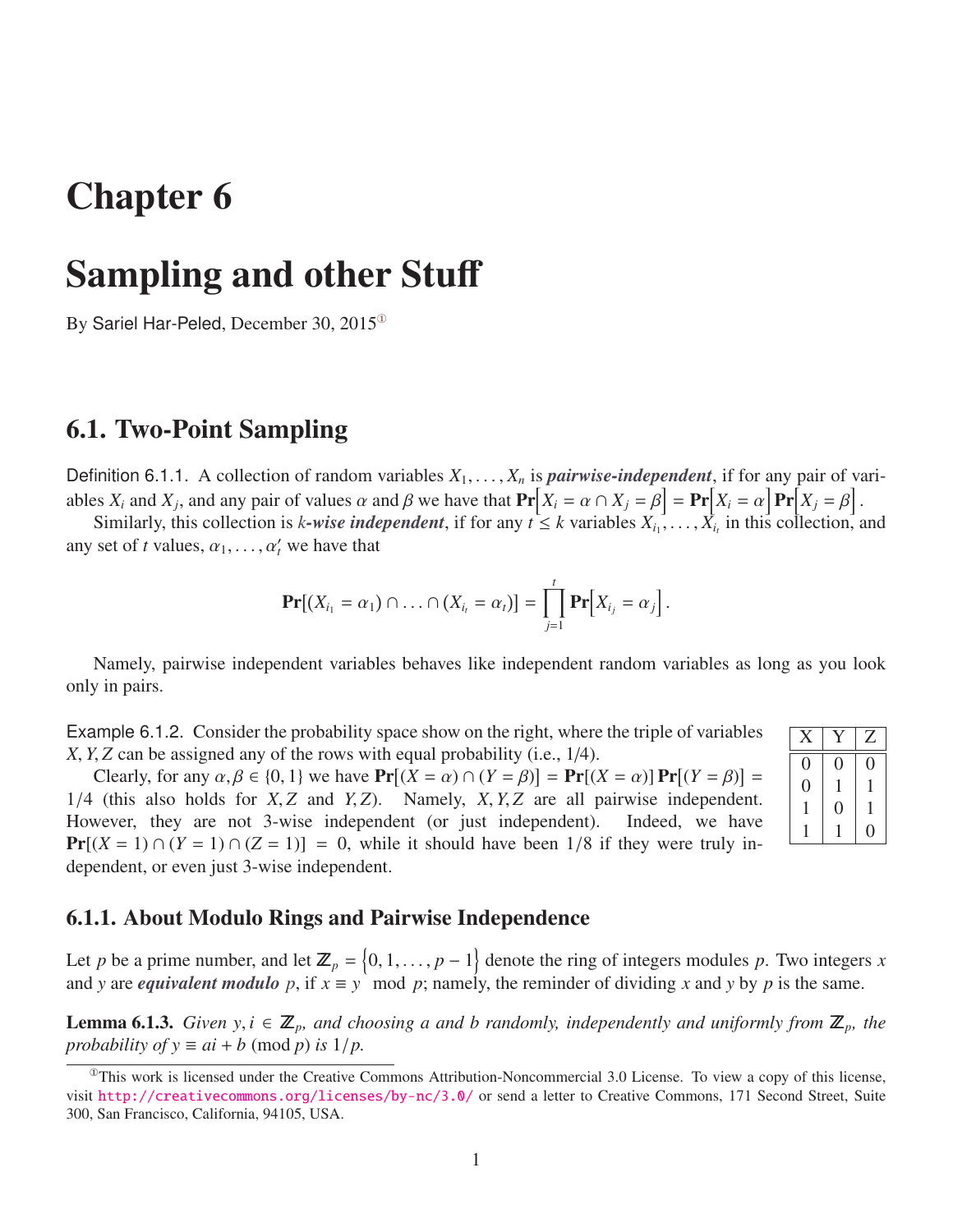*Proof:* Imagine that we first choose *a*, then the required probability, is that we choose *b* such that  $y - ai \equiv$ *b* (mod *p*). And the probability for that is  $1/p$ , as we choose *b* uniformly.

**Lemma 6.1.4.** Let p be a prime, and fix  $a \in \{1, ..., p - 1\}$ . Then,  $\{ai \pmod{p} \mid i = 0, ..., p - 1\} = \mathbb{Z}_p$ .<br>Putting it differently for any non-zero  $a \in \mathbb{Z}$ , there is a unique inverse  $b \in \mathbb{Z}$ , such that ab (mod r *Putting it differently, for any non-zero*  $a \in \mathbb{Z}_p$ *, there is a unique inverse*  $b \in \mathbb{Z}_p$  *<i>such that ab* (mod  $p$ ) = 1.

*Proof:* Assume, for the sake of contradiction, that the claim is false. Then, by the pigeon hole principle, there must exists  $1 \le j < i \le p - 1$  such that *ai* (mod *p*) = *aj* (mod *p*). Namely, there are *k'*, *k*, *u* such that

$$
ai = u + kp
$$
 and  $aj = u + k'p$ .

(Here, we know that  $0 \le k < p$ ,  $0 \le k' < p$  and  $0 \le u < p$ .) Since  $i > j$  it must be that  $k > k'$ . Subtracting the two equalities we get that  $a(i - j) - (k - k')n > 0$ . Now  $i - j$  inves be larger than one, since if  $i - j = 1$  then two equalities, we get that  $a(i - j) = (k - k')p > 0$ . Now,  $i - j$  must be larger than one, since if  $i - j = 1$  then  $a - p$  which is impossible. Similarly  $i - j \le p$ , Also  $i - j$  can not divide *n* since *n* is a prime. Thus, it must  $a = p$ , which is impossible. Similarly,  $i - j < p$ . Also,  $i - j$  can not divide p, since p is a prime. Thus, it must be that  $i - j$  must divide  $k - k'$ . So, let us set  $\beta = (k - k')/(i - j) \ge 1$ . This implies that  $a = \beta p \ge p$ , which is impossible. Thus our assumption is false impossible. Thus, our assumption is false.

<span id="page-1-0"></span>**Lemma 6.1.5.** *Given y, z, x, w*  $\in \mathbb{Z}_p$ *, such that x*  $\neq$  *w, and choosing a and b randomly and uniformly from*  $\mathbb{Z}_p$ *, the probability that*  $y \equiv ax + b \pmod{p}$  *and*  $z = aw + b \pmod{p}$  *is*  $1/p^2$ *.* 

*Proof:* This equivalent to claiming that the system of equalities  $y \equiv ax + b \pmod{p}$  and  $z = aw + b$  have a unique solution in *a* and *b*.

To see why this is true, subtract one equation from the other. We get  $y - z \equiv a(x - w) \pmod{p}$ . Since  $x - w \neq 0$  (mod *p*), it must be that there is a unique value of *a* such that the equation holds. This in turns, imply a specific value for *b*. The probability that *a* and *b* get those two specific values is  $1/p^2$ .

**Lemma 6.1.6.** Let i and j be two distinct elements of  $\mathbb{Z}_p$ . And choose a and b randomly and independently *from*  $\mathbb{Z}_p$ *. Then, the two random variables*  $Y_i = ai + b \pmod{p}$  *and*  $Y_j = aj + b \pmod{p}$  *are uniformly distributed on*  $\mathbb{Z}_p$ *, and are pairwise independent.* 

*Proof:* The claim about the uniform distribution follows from [Lemma 6.1.3,](#page-0-1) as  $Pr[Y_i = \alpha] = 1/p$ , for any  $\alpha \in \mathbb{Z}_p$ . As for being pairwise independent, observe that

$$
\mathbf{Pr}\Big[Y_i = \alpha \mid Y_j = \beta\Big] = \frac{\mathbf{Pr}\Big[Y_i = \alpha \cap Y_j = \beta\Big]}{\mathbf{Pr}\Big[Y_j = \beta\Big]} = \frac{1/n^2}{1/n} = \frac{1}{n} = \mathbf{Pr}\Big[Y_i = \alpha\Big],
$$

by [Lemma 6.1.3](#page-0-1) and [Lemma 6.1.5.](#page-1-0) Thus, *Y<sup>i</sup>* and *Y<sup>j</sup>* are pairwise independent.

Remark 6.1.7. It is important to understand what independence between random variables mean: having information about the value of *X*, gives you no information about *Y*. But this is only pairwise independence. Indeed, consider the variables *<sup>Y</sup>*<sup>1</sup>, *<sup>Y</sup>*<sup>2</sup>, *<sup>Y</sup>*<sup>3</sup>, *<sup>Y</sup>*<sup>4</sup> defined above. Every pair of them are pairwise independent. But, given the values of  $Y_1$  and  $Y_2$ , one can compute the value of  $Y_3$  and  $Y_4$  immediately. Indeed, giving the value of *Y*<sup>1</sup> and *Y*<sup>2</sup> is enough to figure out the value of *a* and *b*. Once we know *a* and *b*, we immediately can compute all the  $Y_i$ s.

Thus, the notion of independence can be extended to *k*-pairwise independence of *n* random variables, where only if you know the value of *k* variables, you can compute the value of all the other variables. More on that later in the course.

<span id="page-1-1"></span>**Lemma 6.1.8.** If X and Y are pairwise independent then  $\mathbf{E}[XY] = \mathbf{E}[X]\mathbf{E}[Y]$ .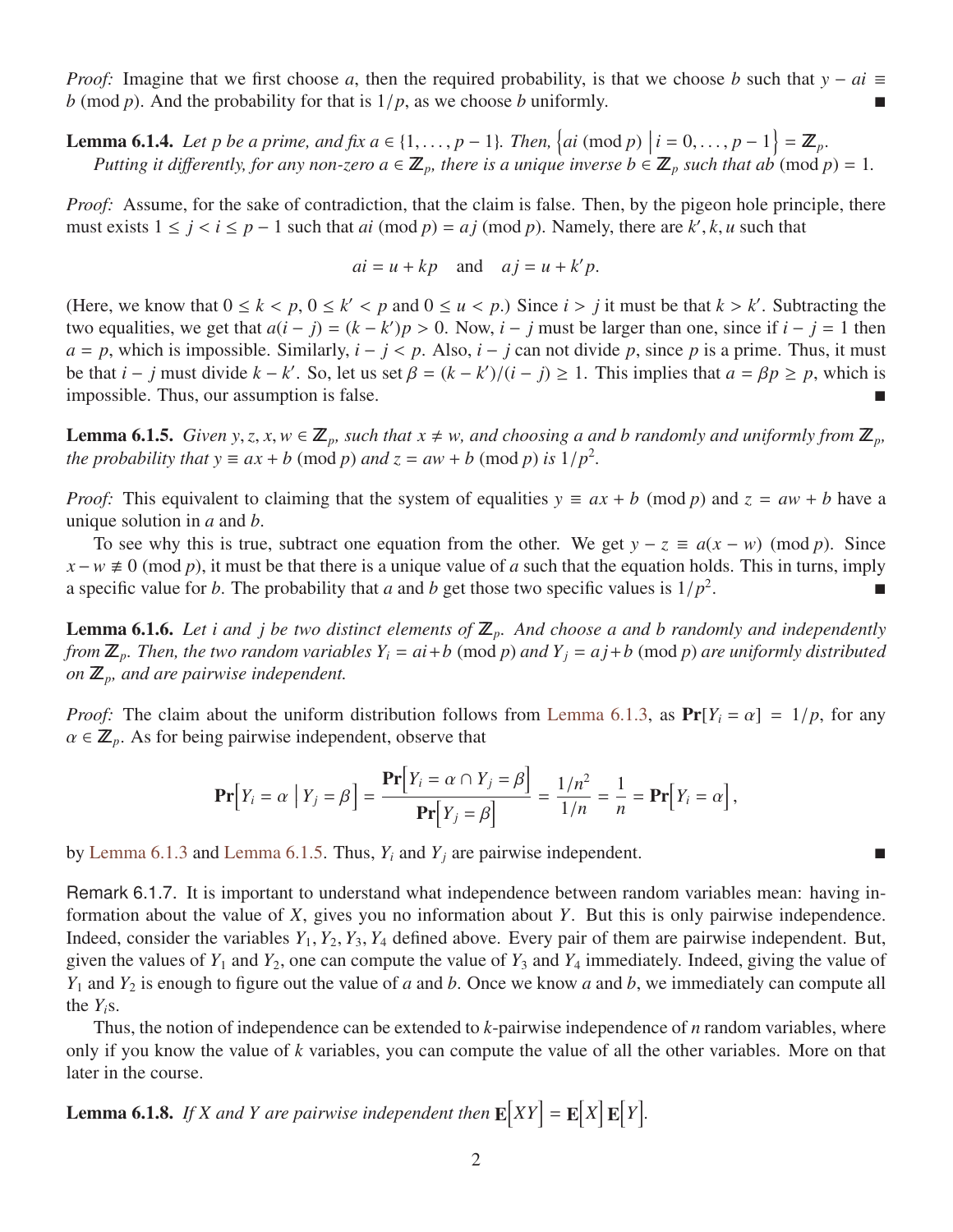*Proof:* By definition, 
$$
\mathbf{E}[XY] = \sum_{x,y} xy \mathbf{Pr}[(X = x) \cap (Y = y)] = \sum_{x,y} xy \mathbf{Pr}[X = x] \mathbf{Pr}[Y = y] = \sum_{x} x \mathbf{Pr}[X = x] \sum_{y} y \mathbf{Pr}[Y = y] = (\sum_{x} x \mathbf{Pr}[X = x])(\sum_{y} y \mathbf{Pr}[Y = y]) = \mathbf{E}[X] \mathbf{E}[Y].
$$

**Lemma 6.1.9.** Let  $X_1, X_2, \ldots, X_n$  be pairwise independent random variables, and  $X = \sum_{i=1}^n X_i$ . Then  $\mathbf{V}[X] = \mathbf{V}[X]$  $\sum_{i=1}^n \mathbf{V}[X_i].$ 

*Proof:* Observe, that  $\mathbf{V}[X] = \mathbf{E}[(X - \mathbf{E}[X])^2] = \mathbf{E}[X^2] - (\mathbf{E}[X])^2$ . Let *X* and *Y* be pairwise independent variables. Observe that  $\mathbf{E}[XY] = \mathbf{E}[X] \mathbf{E}[Y]$ , as can be easily verified. Thus,

$$
\mathbf{V}[X+Y] = \mathbf{E}[(X+Y-\mathbf{E}[X]-\mathbf{E}[Y])^{2}]
$$
  
\n
$$
= \mathbf{E}[(X+Y)^{2}-2(X+Y)(\mathbf{E}[X]+\mathbf{E}[Y])+(\mathbf{E}[X]+\mathbf{E}[Y])^{2}]
$$
  
\n
$$
= \mathbf{E}[(X+Y)^{2}] - (\mathbf{E}[X]+\mathbf{E}[Y])^{2}
$$
  
\n
$$
= \mathbf{E}[X^{2}+2XY+Y^{2}] - (\mathbf{E}[X])^{2}-2\mathbf{E}[X]\mathbf{E}[Y] - (\mathbf{E}[Y])^{2}
$$
  
\n
$$
= (\mathbf{E}[X^{2}] - (\mathbf{E}[X])^{2}) + (\mathbf{E}[Y^{2}] - (\mathbf{E}[Y])^{2}) + 2\mathbf{E}[XY] - 2\mathbf{E}[X]\mathbf{E}[Y]
$$
  
\n
$$
= \mathbf{V}[X] + \mathbf{V}[Y] + 2\mathbf{E}[X]\mathbf{E}[Y] - 2\mathbf{E}[X]\mathbf{E}[Y]
$$
  
\n
$$
= \mathbf{V}[X] + \mathbf{V}[Y],
$$

by [Lemma 6.1.8.](#page-1-1) Using the above argumentation for several variables, instead of just two, implies the lemma.  $\mathcal{L}_{\mathcal{A}}$ 

#### 6.1.1.1. Generating *k*-wise independent variable

Consider the polynomial  $f(x) = \sum_{i=0}^{k-1} \alpha_i x^i$  evaluated modulo *p*, where the coefficients  $\alpha_0, \dots, \alpha_{k-1}$  are taken<br>from **Z** We claim that  $f(0)$ ,  $f(1)$  are k-wise independent. Indeed, for any kindices is  $i \in \mathbb{Z$ from  $\mathbb{Z}_p$ . We claim that  $f(0), f(1), \ldots, f(p-1)$  are *k*-wise independent. Indeed, for any *k* indices  $i_1, \ldots, i_k \in \mathbb{Z}_p$ , and *k* values  $v_1, \ldots, v_k \in \mathbb{Z}_p$ , we have that  $\beta = \Pr[f(i_1) = v_1 \text{ and } \ldots \text{ and } f(i_k) = v_k]$  happens only for one specific choice of the  $\alpha s$  which implies that this probability is  $1/n^k$  which is what we need specific choice of the  $\alpha$ s, which implies that this probability is  $1/p^k$ , which is what we need.

### 6.1.2. Application: Using less randomization for a randomized algorithm

We can consider a randomized algorithm, to be a deterministic algorithm  $\mathbf{Alg}(x, r)$  that receives together with the input *x*, a random string *r* of bits, that it uses to read random bits from. Let us redefine  $\mathbb{RP}$ :

Definition 6.1.10. The class RP (for Randomized Polynomial time) consists of all languages *L* that have a deterministic algorithm  $\text{Alg}(x, r)$  with worst case polynomial running time such that for any input  $x \in \Sigma^*$ ,

- $x \in L \implies \text{Alg}(x, r) = 1$  for half the possible values of *r*.
- $x \notin L \implies \textbf{Alg}(x, r) = 0$  for all values of *r*.

Let assume that we now want to minimize the number of random bits we use in the execution of the algorithm (Why?). If we run the algorithm *t* times, we have confidence 2<sup>−</sup>*<sup>t</sup>* in our result, while using *t* log *n* random bits (assuming our random algorithm needs only log *n* bits in each execution). Similarly, let us choose two random numbers from  $\mathbb{Z}_n$ , and run Alg(*x*, *a*) and Alg(*x*, *b*), gaining us only confidence 1/4 in the correctness of our results, while requiring 2 log *n* bits.